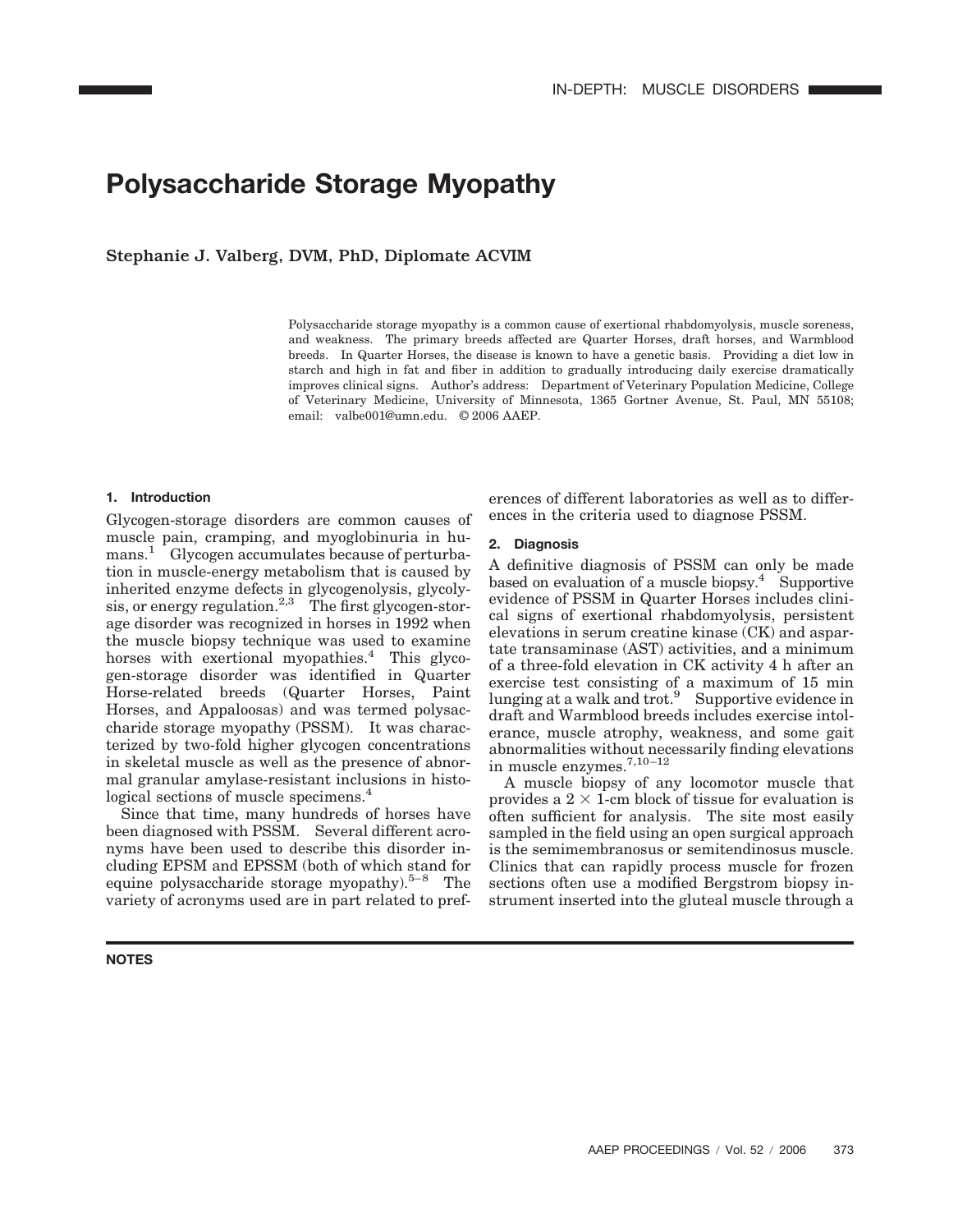

Fig. 1. (A) PAS stain of a semimembranosus muscle biopsy showing granular cytoplasmic inclusions of PAS-positive material. (B) Amylase PAS stain of the same muscle showing that much of PAS-positive material is resistant to amylase digestion.

1-cm incision. A diagnosis can be made irrespective of diet and proximity of sampling to recent episodes of rhabdomyolysis.

The characteristic features in histological sections include the presence of subsarcolemmal vacuoles, increased staining for amylase-sensitive glycogen in periodic acid Schiff's (PAS) stains, and the presence of amylase-resistant PAS positive abnormal polysaccharide inclusions in skeletal muscle fibers (Fig. 1, A and B). $4,7$  These histologic features are readily identified in frozen muscle-biopsy sections, and biochemical assays have confirmed that muscle with abnormal polysaccharide accumulation has 1.8-fold higher muscle glycogen concentrations. $4,13$ Laboratories using these criteria have used the acronym PSSM to describe the disorder.<sup>4,5,9,14</sup> Other laboratories processing muscle in formalin-fixed and, occasionally, frozen sections have used alternate diagnostic criteria and the acronym EPSM or EPSSM. The diagnostic criteria used by some laboratories have also included increased staining for amylase-sensitive glycogen in PAS stains or the presence of PAS-positive sarcoplasmic masses as the sole criteria for diagnosis of PSSM. $\overset{6,11,15-17}{\Lambda}$ much wider spectrum of breeds are diagnosed with PSSM using these alternate criteria.<sup>6</sup>

Inclusion of amylase-sensitive glycogen as a diagnostic criteria for PSSM greatly increases the sensitivity of the diagnostic test and reduces its specificity.<sup>7,18</sup> Because increased glycogen storage occurs as a normal response to training, it is commonly found near capillaries in normal horses.<sup>18</sup> Furthermore, because sarcoplasmic masses can be found in  $60\%$  of healthy horses,  $^{19}$  normal horses may test positive with this method. In contrast, inclusion of amylase-resistant polysaccharide as a diagnostic criteria increases the specificity of a diagnosis for PSSM but can decrease the sensitivity of the test in young horses.20 This should be taken into consideration when evaluating horses  $\leq 2$  yr of age, because clinical signs of rhabdomyolysis may precede the accumulation of abnormal polysaccharide in this age group.<sup>20</sup> Finally, if sufficiently large muscle samples are not evaluated, a false-negative diagnosis may occur because of the limited number of fibers with abnormal polysaccharide that occur in horses with PSSM. Thus, if a diagnosis of PSSM is made solely on increased staining for amylase-sensitive glycogen, the veterinarian should be aware of the high chance for a false-positive diagnosis; the horse should receive a full evaluation to ensure that there are not other underlying causes for performance problems.

### **3. Breed Prevalence**

Many light breeds of horses, various draft breeds, ponies, Warmblood breeds, and mules are reported to have PSSM when amylase-sensitive glycogen is used as a diagnostic criterion for  $\overline{PSSM}$ .<sup>6,15–17</sup> These criteria result in  $>80\%$  of draft horses and 33% of all horses outside of draft and Quarter Horse bloodlines being diagnosed with PSSM.6

In contrast, Quarter Horse-related breeds, draft horses, and Warmbloods are the breeds most affected with PSSM when amylase-resistant abnormal polysaccharide is a required diagnostic criterion. $21$  Of 1251 horses with a suspected neuromuscular disease, 40% were diagnosed with PSSM in a recent review of muscle biopsies.<sup>21</sup> Although  $>50$  equine breeds were included in the study, 63% of horses with PSSM were of Quarter Horse-related breeds, 12% were draft breeds, and 9% were Warmblood breeds.<sup>21</sup>

#### **4. PSSM in Quarter Horse–Related Breeds**

#### Prevalence

A survey of 164 Quarter Horses used mainly for breeding or ranch work found that 6% of these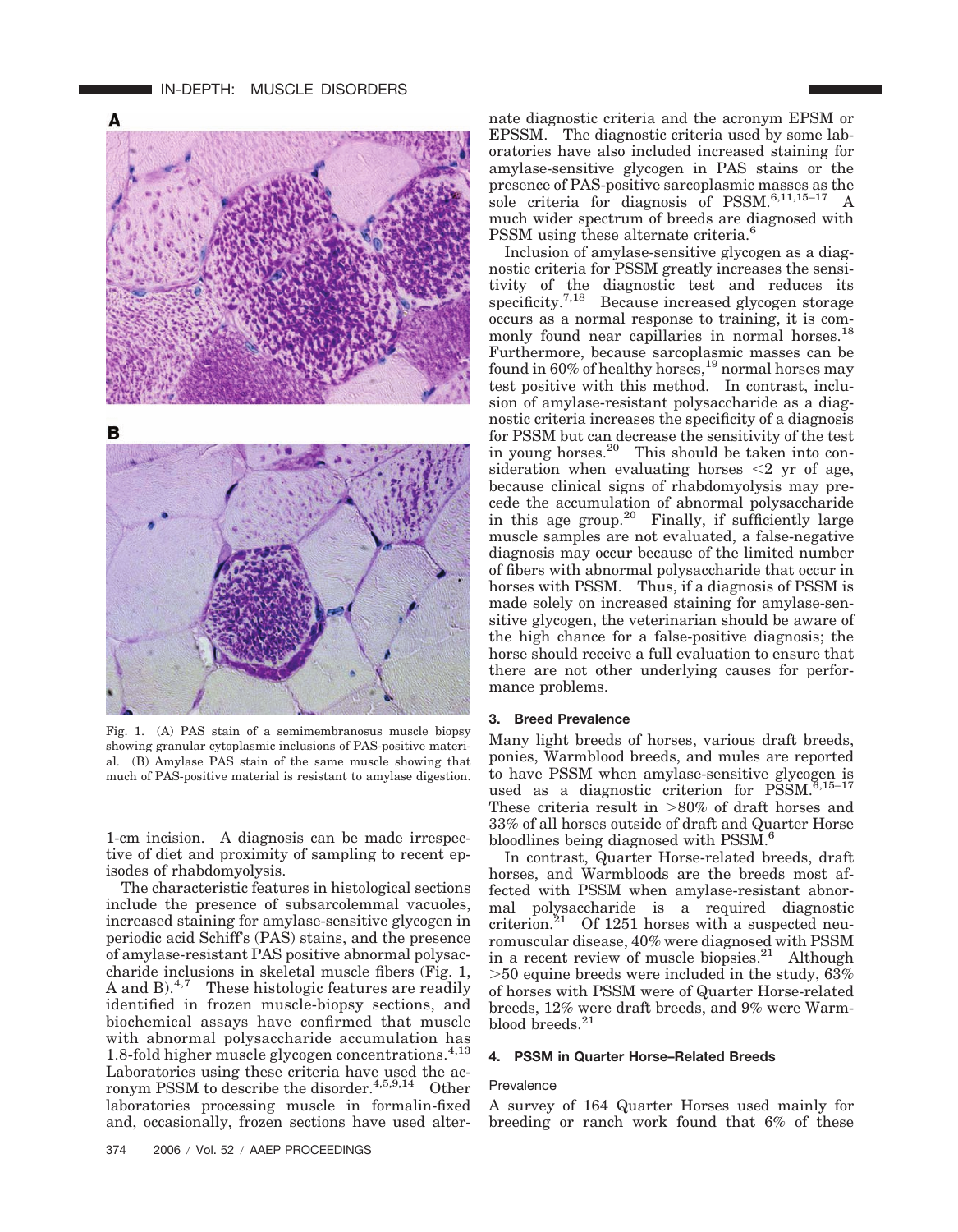horses had PSSM based on identifying amylase-resistant abnormal polysaccharide in skeletal muscle biopsies.22 These horses were kept on pasture, fed very little grain, and showed no clinical signs of a myopathy. In contrast, 23% of muscle biopsies of Quarter Horse-related breeds submitted to the Neuromuscular Diagnostic Laboratory (NDL) at the University of Minnesota because of signs of a neuromuscular disorder were diagnosed with PSSM.21 PSSM seems to be a common cause of neuromuscular disease in Quarter Horse-related breeds; however, under certain environmental conditions, clinical signs may not be apparent.

# **Genetics**

Although the prevalence of PSSM is 6% of Quarter Horses in general, it can be as high as 42% on some breeding farms.<sup>22</sup> This suggests that PSSM may be inherited within particular bloodlines. A familial basis for PSSM has been suggested from pedigree analysis and by limited breeding trials at the University of Minnesota.<sup>5,20</sup> Although pedigree analysis initially supported an autosomal recessive pattern of inheritance, identification of PSSM in Quarter Horse-crosses indicates that a dominant mode of inheritance is more likely. $6,21,22$ 

# Clinical Signs

The average age of onset of clinical signs of PSSM is 5 yr in Quarter Horses, and it ranges from 1 to 14 yr of age.8 There is no significant temperament, body type, or gender predilection for  $\text{PSSM}$ ;<sup>8</sup> ~40% of owners feel that there is a seasonal pattern to the development of clinical signs. The most common trigger for clinical signs of PSSM is  $\leq 20$  min of exercise at a walk and trot, particularly if the horse has been rested for several days before exercise.<sup>8</sup> Signs of exertional rhabdomyolysis include firm painful muscles, stiffness, fasciculations, sweating, weakness, and reluctance to move. The hindquarters are frequently most affected, but back muscles, abdomen, and forelimb muscles may also be involved. During exercise, horses may stop and posture as if to urinate perhaps as a means to alleviate muscle cramping. Signs of pain can be particularly severe with 30% of horses exhibiting muscle pain for  $>$ 2 h and  $\sim$  5% of cases becoming recumbent.<sup>8</sup> Less common signs of PSSM in Quarter Horses include gait abnormalities, mild colic, and muscle wasting.

Quarter Horses frequently exhibit elevations of serum CK activity in association with clinical signs and possibly elevations of AST if rhabdomyolysis is chronic in nature.<sup>4,8,23</sup> The median CK and AST activity for all PSSM Quarter Horses with muscle biopsies submitted to the NDL at the University of Minnesota was 2809 and 1792 U/l, respectively. Persistent elevation in CK activity, despite an extended period of rest, is a common observation in PSSM-affected Quarter Horses.24

## Pathogenesis

Common causes of glycogen-storage disorders, such as myophosphorylase deficiency, phosphofructokinase-enzyme deficiency, glycogen-branching enzyme deficiency, and adenosine monophosphate-kinase deficiency, in other species have been excluded as causes for PSSM in Quarter Horses.13,14,25 The precise defect causing PSSM in Quarter Horses, however, remains to be identified. There seem to be at least two linked biochemical abnormalities associated with PSSM. The first abnormality is expressed as enhanced sensitivity to insulin in PSSM horses as determined by IV or oral glucose-tolerance tests as well as euglycemic hyperinsulinemic clamping.<sup>26-29</sup> In association with high dietary-starch intake, this enhanced insulin sensitivity may increase uptake of glucose into skeletal muscle and the subsequent formation of glycogen. Abnormal polysaccharide formed in PSSM skeletal muscle is less highly branched than normal glycogen and may reflect an imbalance in the heightened activity of glycogen synthase relative to the less tightly regulated glycogen-branching enzyme.30 Abnormal polysaccharide is also occasionally found in the heart of PSSM horses but has not been identified in the liver.<sup>26</sup>

The development of rhabdomyolysis in PSSM horses is not directly associated with heightened insulin sensitivity.29 If PSSM horses are treated with dexamethasone, their insulin sensitivity can be reduced to well within the normal range; however, they still develop rhabdomyolysis. Rather, muscle necrosis with exercise seems to be associated with a separate but potentially linked biochemical abnormality in energy metabolism. During submaximal exercise, muscle fibers in PSSM horses do not seem to generate adequate energy for muscle contraction, which is evidenced by the degradation of adenine nucleotides in individual muscle fibers.<sup>31</sup> Rhabdomyolysis is not characterized by marked accumulation of lactic acid. $13,31$  Thus, it is likely that PSSM in Quarter Horses is caused by a defect in a regulatory pathway that controls both the flux of substrates, such as glucose into the cell, as well as the flux of substrates, such as glycogen and free fatty acids, through metabolic pathways during aerobic exercise.

# **5. PSSM in Draft Breeds**

# Prevalence

The prevalence of PSSM among draft breeds with biopsies submitted to the NDL at the University of Minnesota is 54%. The prevalence of PSSM is estimated at 80% based on review of necropsy samples from draft horses and the inclusion of the presence of increased amylase-sensitive glycogen as a diagnostic criterion. $\delta$  The breeds most commonly diagnosed with PSSM at the NDL in Minnesota are Belgians, Percherons, and crosses of these breeds to light horses.<sup>21</sup> These are also the two most com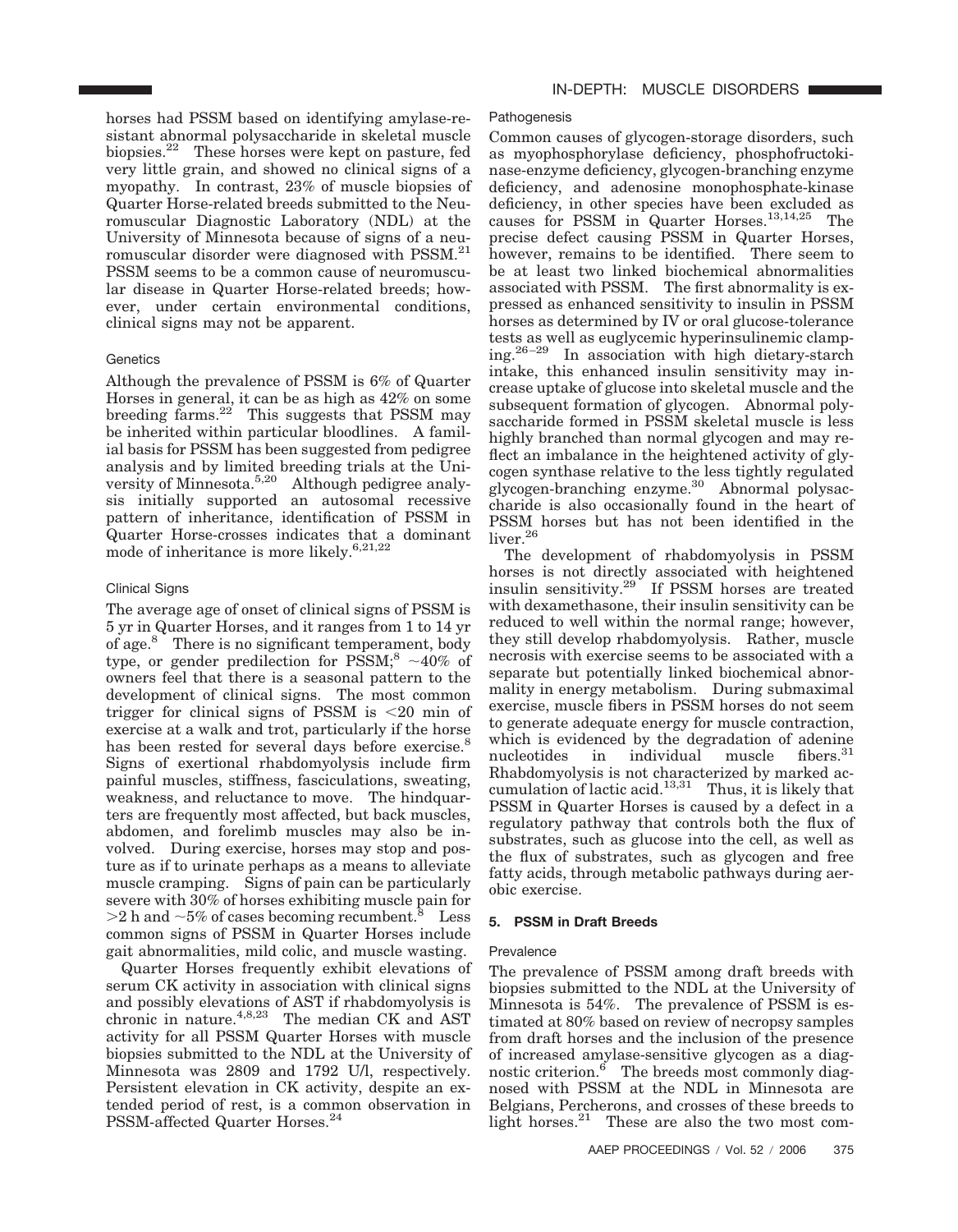mon draft breeds in the United States. To determine the true prevalence of PSSM in the Belgian horse population, a prospective study was performed by Firshman et al.<sup>7</sup> Muscle biopsies obtained from 113 Belgian horses on four farms revealed a prevalence of PSSM of 36% using amylase-resistant glycogen as the diagnostic criteria.

#### **Genetics**

The prevalence of PSSM did not vary between different Belgian breeding farms in the study by Firshman et  $al$ <sup>7</sup>. The notable sharing of bloodlines among all the horses in that study made pedigree analysis problematic in determining a pattern of inheritance. Several full- and half-sibling Belgian horses were identified with PSSM and many Belgian/light breed crosses have been identified with PSSM, indicating that further genetic studies of this disorder is warranted.

#### Clinical Signs

The average age of draft horses diagnosed with PSSM is  $8 \text{ yr}$  of age.<sup>8,21</sup> No particular gender predilection has been identified for PSSM in draft horses. It is notable that clinical signs are not consistently present with PSSM, because many of the Belgian draft horses that were positive for PSSM in the study by Firshman et al.<sup>7</sup> had no clinical signs. PSSM in draft horses likely is the same disorder described as "Monday Morning Disease" in work horses in the early 20th century.<sup>32</sup> Exertional rhabdomyolysis is a manifestation of PSSM in draft horses as well as draft crosses and can be so severe that it leads to recumbency and death.<sup>11,32,33</sup> In addition, post-anesthetic myopathy may also be a complication of PSSM in draft breeds.<sup>10</sup> A number of draft horses with PSSM present with signs of progressive weakness and muscle loss resulting in difficulty rising.<sup>11,16</sup> In these cases, serum  $\overrightarrow{CK}$  activity is frequently normal. Gait abnormalities such as excessive limb flexion, fasciculations, and trembling are commonly seen with PSSM in draft horses.<sup>11,16,21</sup> Although the condition shivers was previously attributed to  $PSSM$ ,  $34$  a recent study found no causal association between these two conditions.7 The very high prevalence of PSSM in draft horses in essence means that there is a 36% chance that any clinical sign could be falsely associated with the disease PSSM. Thus, clinical judgment is required to determine whether the muscle biopsy results could reasonably be associated with a myopathic process or if other possible causes of muscle weakness or gait changes should also be investigated.

Serum muscle-enzyme activities are often normal in draft horses with  $PSSM$ .<sup>7</sup> The median serum CK and AST activity in draft horses from which biopsies were sent to the NDL at the University of Minnesota was 459 and 537 U/l, respectively. Mean CK and AST activities in the Belgian horse study by Firshman et al.<sup>7</sup> were  $326 \pm 380$  and  $355.0 \pm 193$  U/l, respectively. Serum vitamin E and whole-blood selenium concentrations are normal in draft horses with PSSM.7

#### Pathogenesis

Similar to Quarter Horses, muscle-glycogen concentrations in draft horses with PSSM are  $\sim$ 1.8-fold higher than in healthy horses.<sup>7</sup> In addition, abnormalities in enzymes involved in glycogenolysis or glycolysis have not been identified in draft breeds (unpublished observation). Unlike Quarter Horses with PSSM, Belgian horses do not seem to have heightened insulin sensitivity as evidenced by normal results during euglycemic hyperinsulinemic clamping.35 Detailed studies of energy metabolism have not been performed in draft horses with PSSM and are necessary to further elucidate the biochemical basis for this disorder. Based on difference in clinical signs and physiological responses between draft and Quarter Horses, it cannot be assumed at this point that this glycogen-storage disorder is identical to that found in Quarter Horses.

#### **6. PSSM in Warmbloods**

#### Prevalence

The true prevalence of PSSM in other horse breeds remains to be established. Based on the number of horses diagnosed with PSSM from muscle biopsies submitted to the NDL in Minnesota, PSSM seems to be a common neuromuscular disorder in Warmblood horses with  $~50\%$  of Warmblood biopsies being diagnosed with  $PSSM.<sup>21</sup>$  This included a wide variety of Warmblood breeds such as Dutch Warmbloods, Hanoverian, Westfalian, Canadian Warmblood, Irish Sport Horse, Gerdlander, Hussien, and Rheinlander.

## **Genetics**

No reports on the potential inheritance of PSSM in Warmbloods have been published.

#### Clinical Signs

The mean age of onset of clinical signs in Warmbloods is reported to be between 8 and 11 yr of age.<sup>12,21</sup> A gender predilection for PSSM has not been identified. $21$  The most common clinical signs reported in Warmbloods with PSSM are painful firm back and hindquarter muscles, reluctance to collect and engage the hindquarters, poor rounding over fences, gait abnormalities, and atrophy.  $12,21,36$ Overt signs of exertional rhabdomyolysis, such as stiffness, shortness of stride, and reluctance to move after exercise, were reported in  $\leq 15\%$  of Warmbloods with PSSM.<sup>21</sup>

The median CK and AST activity for Warmbloods diagnosed with PSSM at the NDL in Minnesota is 323 and 331 U/l, respectively.

#### Pathogenesis

Little is known about this form of PSSM, because no biochemical or physiological studies have been per-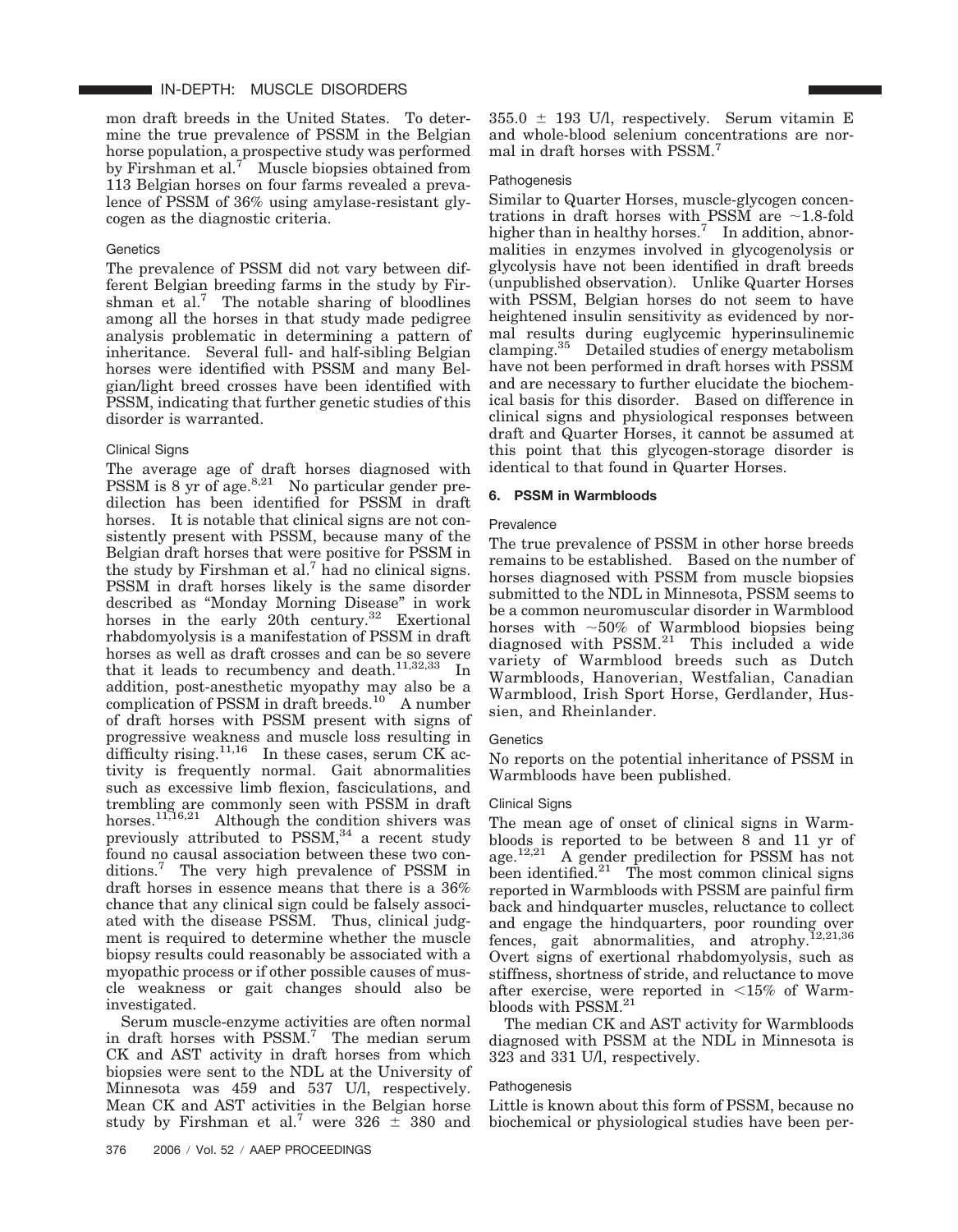# **7. PSSM in Other Breeds**

A small number of horses of other breeds have been reported to have PSSM. The prevalence of PSSM within these breeds seems to be quite low. For example, although  $>50\%$  of biopsies of Quarter Horses, draft horses, and Warmbloods were diagnosed with PSSM,  $<$  10% of muscle biopsies from 178 Thoroughbreds, 40 Arabians, and 32 Standardbreds with neuromuscular disease were diagnosed with PSSM. A slightly higher prevalence was found for Morgan and Tennessee Walking Horses.<sup>21</sup> Previous published reports of PSSM based on amylase-resistant polysaccharide include small numbers of horses of Warmblood cross, Anglo-Arab, Andalusion, Morgan, Arabian, Welsh cross, and Standardbred breeds.<sup>6</sup> Some of the controversy regarding the number of breeds affected with PSSM may be a result of inclusion of cases with sarcoplasmic masses and increased PAS staining for glycogen as horses positive for  $\mathrm{PSSM.^6}$ 

# **8. Management of PSSM**

Owners need to be aware that any horse diagnosed with PSSM will always have an underlying predilection for muscle soreness. The best that can be done is to manage horses in the most appropriate fashion to minimize clinical signs. With adherence to both the diet and exercise recommendations provided below, at least 80% of horses show notable improvement in clinical signs; many return to acceptable levels of performance.  $8,12,16$  There is, however, a wide range in the severity of clinical signs shown by horses with PSSM. Those horses with severe or recurrent clinical signs will require more stringent adherence to diet and exercise recommendations to regain muscle function.

# Rest

PSSM horses that are confined for days to weeks after an episode of rhabdomyolysis often have persistently elevated serum CK activity.<sup>24</sup> In contrast, PSSM horses kept on pasture with little grain supplementation often show few clinical signs of rhabdomyolysis and have normal serum CK activity.20,22 As a result, a common recommendation for horses with PSSM is to limit stall confinement to 48 h after an episode of rhabdomyolysis and then provide turnout in paddocks of gradually increasing size. Providing horses with as much free exercise as possible on pasture seems to be beneficial in the long term. After an acute episode, excitable horses may require tranquilization before turnout to avoid excessive galloping. Hand-walking horses recovering from an episode of PSSM for  $>5$ –10 min at time may trigger another episode of rhabdomyolysis.

# Exercise Regimens

Important principles to follow when starting exercise programs in PSSM horses include (1) provide adequate time for adaptation to a new diet before commencing exercise, (2) recognize that the duration of exercise, not the intensity, is of primary importance, (3) ensure that the program is gradually introduced and consistently performed, and (4) minimize any days without some form of exercise. $8,24$ If horses have experienced an episode of rhabdomyolysis recently, 2 wk of turnout and diet change are often beneficial before recommencing exercise. Exercise should be very relaxed, and the horse should achieve a long, low frame without collection. For many horses, this is most readily done in a round pen or on a lunge line. Successive daily addition of 2-min intervals of walk and trot, beginning with only 4 min of exercise and working up to 30 min, after 3 wk is often recommended.<sup>8,12,24</sup> Owners often do not recognize that walking the horse for 10 min or more initially can trigger muscle soreness in PSSM horses. Advancing the horse too quickly often results in an episode of rhabdomyolysis and repeated frustration for the owner. Work can usually begin under saddle after 3 wk of ground work and can gradually be increased by adding 2-min intervals of collection or canter to the initial relaxed warm-up period at a walk and trot. Unless a horse shows an episode of overt rhabdomyolysis during the initial first 4 wk of exercise, reevaluating serum CK activity is not usually helpful for the first month. This is because it is very common to have subclinical elevations in CK activity when exercise is reintroduced, and a return to normal levels often requires  $4-6$  wk of gradual exercise.<sup>23,24</sup> Keeping horses with PSSM fit seems the best prevention against further episodes of rhabdomyolysis.

This gradual approach to reintroducing exercise aims to enhance the oxidative capacity of skeletal muscle without causing further cellular damage. The oxidative capacity of locomotor muscles in most Quarter Horses is very low but can be increased with daily exercise. $23,26$  The objective of enhancing oxidative metabolism is to facilitate the metabolism of fat as an energy substrate.

# Dietary Management of PSSM

The dietary modification for PSSM horses is designed to reduce the glucose load and provide fat as an alternate energy source. Anecdotally, owners report that this type of diet improves clinical signs of muscle pain, stiffness, and exercise tolerance in draft horses, Warmbloods, Quarter Horses, and other breeds.<sup>8,12,16</sup> Dietary change seems to have less impact on alleviating gait changes such as shivers.12 The value of low-starch, high-fat diets in reducing exercise-induced muscle damage has only been shown under controlled experimental conditions in Quarter Horses. $^{23}$  In PSSM Quarter Horses with increased sensitivity to insulin, dropping dietary starch to  $\langle 10\%$  of daily digestible energy and increasing dietary fat to 13% of daily digestible energy resulted in normal serum CK activity 4 h post-exercise during a 6-wk trial. Provi-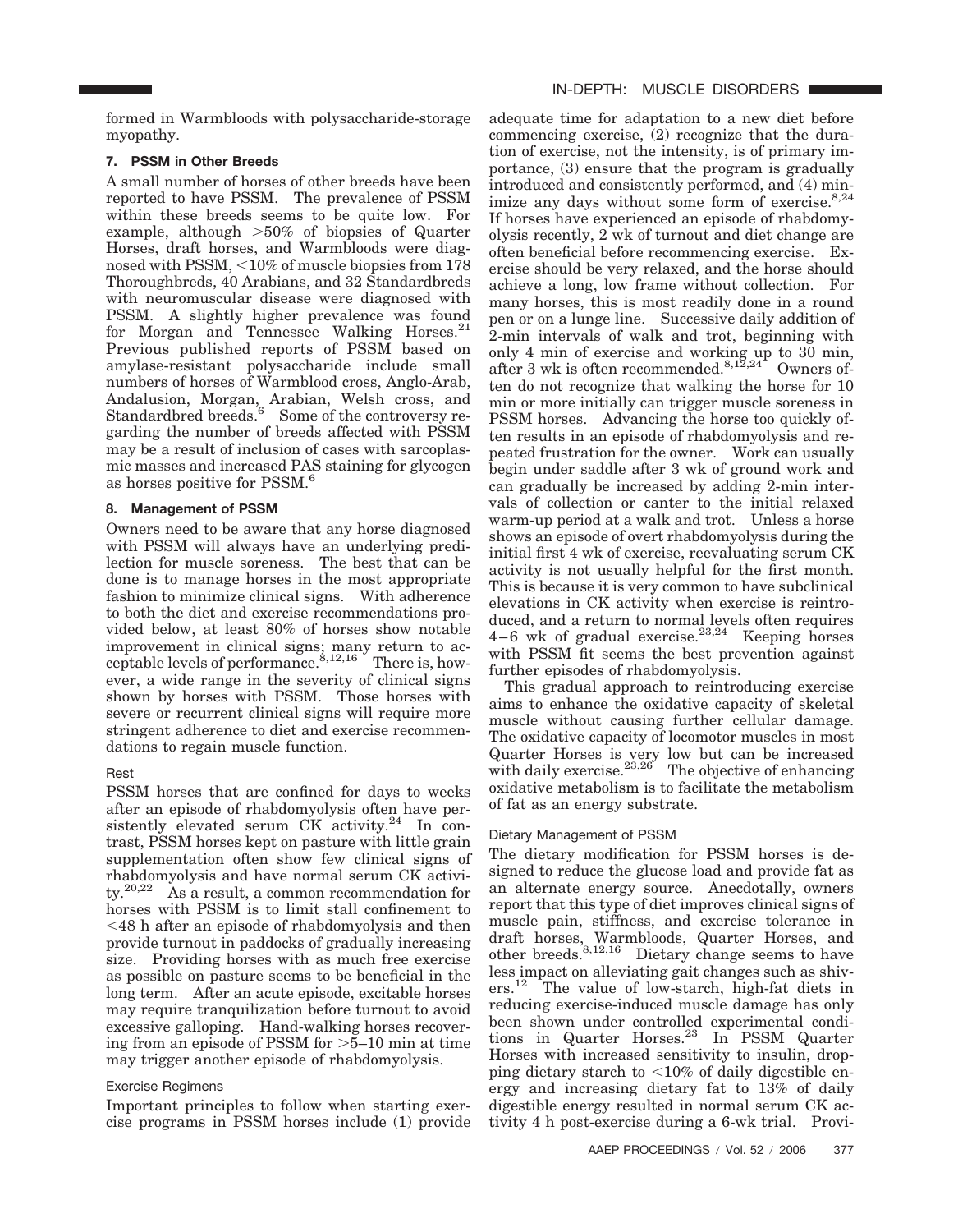#### IN-DEPTH: MUSCLE DISORDERS

|  |  |  |  | Table 1. Feeding Recommendations for an Average-Sized Horse (500 kg) with PSSM at Various Levels of Exertion |
|--|--|--|--|--------------------------------------------------------------------------------------------------------------|
|--|--|--|--|--------------------------------------------------------------------------------------------------------------|

|                              | Maintenance   | Light Exercise | Moderate Exercise | Intense Exercise |
|------------------------------|---------------|----------------|-------------------|------------------|
| Digestible energy (Mcal/day) | 16.4          | 20.5           | 24.6              | 32.8             |
| $\%$ DE as NSC.              | ${<}10\%$     | ${<}10\%$      | ${<}10%$          | ${<}10\%$        |
| $%$ DE as fat.               | 20%           | 20%            | $15\% - 20\%$     | $15\% - 20\%$    |
| Forage % bwt                 | $1.5 - 2.0\%$ | $1.5 - 2.0\%$  | $1.5 - 2.0\%$     | $1.5 - 2.0\%$    |
| Protein (grams/day)          | 697           | 767            | 836               | 906              |
| Calcium $(g)$                | 30            | 33             | 36                | 39               |
| Phosphorus $(g)$             | 20            | 22             | 24                | 26               |
| Sodium $(g)$                 | 22.5          | 33.5           | 33.8              | 41.3             |
| Chloride $(g)$               | 33.8          | 50.3           | 50.6              | 62               |
| Potassium $(g)$              | 52.5          | 78.3           | 78.8              | 96.4             |
| Selenium (mg)                | 1.88          | $2.2\,$        | 2.81              | 3.13             |
| Vitamin E (IU)               | 375           | 700            | 900               | 1000             |

Daily requirements derived from multiple research studies ( $%$  NSC = starch and sugar in the concentrate) and Kentucky Equine Research recommendations.

sion of similar fat content and higher starch content resulted in increased serum CK activity in the most severely clinically affected horses. The beneficial effect of the low-starch, high-fat diet in this studya was believed to be the result of less glucose uptake into muscle cells and provision of more plasma-free fatty acids in muscle fibers for use during aerobic exercise.<sup>23</sup> Quarter Horses naturally have very little lipid stored within muscle fibers and provision of free fatty acids may overcome the disruption in energy metabolism that seems to occur in PSSM Quarter Horses during aerobic exercise.<sup>31</sup> Studies clearly show, however, that these dietary changes alone are not beneficial, and an exercise program must be instituted for PSSM horses to show clinical improvement.8,12 Further controlled experimental studies of the physiological effect of low-starch, high-fat diets are necessary in other breeds of horses with PSSM to determine how and if they truly have a beneficial effect.

Forage and pasture provide the foundation for the diet of PSSM horses. To date, the significance of the starch and sugar content of hay or pasture on clinical signs of PSSM is not known. Anecdotally, some horses seem to have an increased incidence of rhabdomyolysis when on lush pasture. Thus, it seems reasonable to limit exposure to lush pastures. Hay that has a moderate to low content of soluble sugars and non-fermentable starch and fewer gluconeogenic amino acids would seem the best choice for PSSM horses. Second cutting of grass hay, Brome hay, or oat hay may be the best choice for most PSSM horses.

The caloric needs of the horse should be assessed first to determine the amount of hay as well as low-starch, high-fat concentrates that the horse should be fed. Provision of excessive calories in the form of fat to overweight horses is detrimental. For overweight horses, restricting hay to 1% of body weight and limiting access to pasture grass while increasing daily exercise may be beneficial. In addition, selection of a low-starch, fat-supplemented feed that is particularly high in dietary fiber may be the best means of providing dietary fat without causing excessive weight gain. PSSM horses that have normal body weight can be fed forage at the rate of 1.5–2% of body weight.

A wide variety of low-starch, high-fat diets are available for horses. The most important dietary principle seems to be that of the total daily calories required or digestible energy  $(DE)$ ;  $\leq 10\%$  should be supplied by starch, and  $\geq 13\%$  should be supplied by fat. Some authors recommend that 20% of daily caloric intake be supplied by fat (0.5 kg of fat) based on clinical experiences,<sup>16</sup> whereas others report improvement in clinical signs when 10 –15% of DE is supplied as fat.<sup>8,12,23,37</sup> There is a great deal of variation in individual tolerance to dietary starch; however, horses with more severe clinical signs of PSSM seem to require the greatest restriction in starch intake. $23$ 

A number of well-balanced, low-starch, high-fat commercial diets are suitable for horses with PSSM. There is, at present, no research to suggest that one form of fat is more beneficial than another. Some commercial feeds meet the recommended nutritional needs of PSSM horses in one pelleted ration. These feeds typically contain  $>10\%$  of fat by weight and 20% of starch or non-structural carbohydrate (NSC) by weight. Some feed companies offer similar nutritional content by blending their manufactured feeds or by supplementing with oils or rice bran. Palatability of pelleted feeds is usually higher than feeds containing oils or loose rice bran. At present, the NSC content of equine-feed products is not listed on the feed tag, and consultation with the feed manufacturer is necessary to obtain this information. Nutritional support is available through most feed manufacturers in designing an appropriate diet using the recommendations provided in Table 1. The NDL provides a list of sug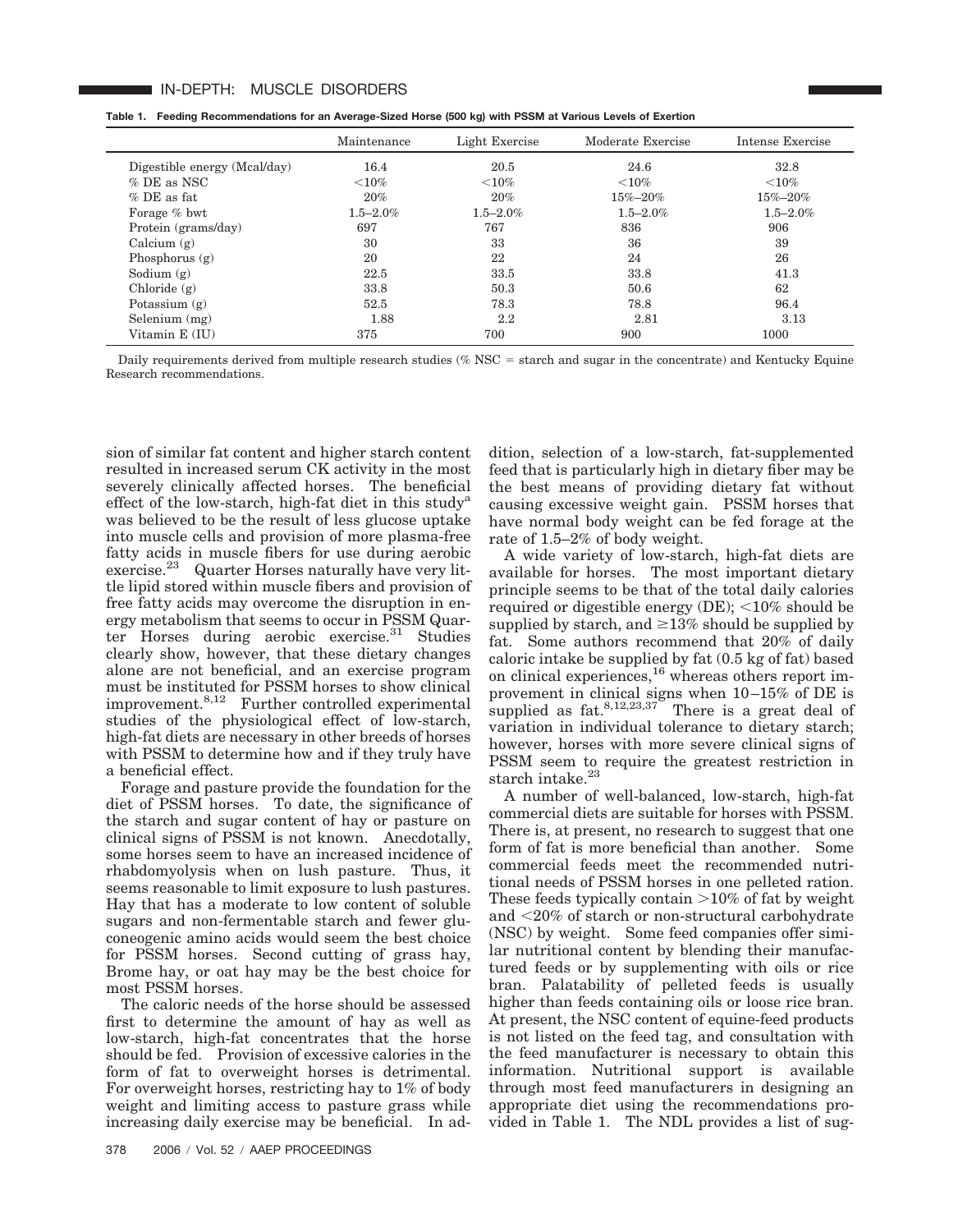gested diets together with the results of musclebiopsy evaluation.

#### Expectations of Fat Supplementation

The time required for improvement in signs of exertional rhabdomyolysis is controversial. Serum CK activity declined to normal in PSSM Quarter Horses within 3 wk of beginning a high-fat, low-starch diet combined with regular daily exercise. $^{23}$  Others have suggested that a minimum of 4 mo of supplementation is required.<sup>16</sup> Firshman et al.<sup>8</sup> found that 75% of Quarter Horses showed clinical signs of improvement when both diet and exercise were changed; however, significantly fewer horses showed improvement if dietary changes were instituted without introducing a gradually increasing exercise regime. Hunt et al.<sup>12</sup> found the 54% of Warmbloods showed improved clinical signs if both diet and exercise regimens were followed.

A portion of the profits from the sale of Re-Leve are donated to the University of Minnesota.

#### **References and Footnote**

- 1. DiMauro S, Lamperti C. Muscle glycogenoses. *Muscle Nerve* 2001;24:984 –999.
- 2. Tsujino S, Nonaka I, DiMauro S. Glycogen storage myopathies. *Neurol Clin* 2000;18:125–150.
- 3. Arad M, Benson DW, Perez-Atayde AR, et al. Constitutively active AMP kinase mutations cause glycogen storage disease mimicking hypertrophic cardiomyopathy. *J Clin Invest* 2002;109:357–362.
- 4. Valberg SJ, Cardinet GH III, Carlson GP, et al. Polysaccharide storage myopathy associated with recurrent exertional rhabdomyolysis in horses. *Neuromuscul Disord* 1992;2:351– 359.
- 5. Valberg SJ, Geyer C, Sorum SA, et al. Familial basis of exertional rhabdomyolysis in Quarter horse-related breeds. *Am J Vet Res* 1996;57:286 –290.
- 6. Valentine BA, Cooper BJ. Incidence of polysaccharide storage myopathy: necropsy study of 225 horses. *Vet Pathol* 2005;42:823– 827.
- 7. Firshman AM, Baird JD, Valberg SJ. Prevalence and clinical signs of polysaccharide storage myopathy and shivers in Belgian draft horses. *J Am Vet Med Assoc* 2005;227:1958 – 1964.
- 8. Firshman AM, Valberg SJ, Bender JB, et al. Epidemiologic characteristics and management of polysaccharide storage myopathy in Quarter horses. *Am J Vet Res* 2003;64:1319 – 1327.
- 9. Valberg SJ, Mickelson JR, Gallant EM, et al. Exertional rhabdomyolysis in Quarter horses and Thoroughbreds: one syndrome, multiple aetiologies. *Equine Vet J* 1999; 30(Suppl):533–538.
- 10. Bloom BA, Valentine BA, Gleed RD, et al. Postanaesthetic recumbency in a Belgian filly with polysaccharide storage myopathy. *Vet Rec* 1999;144:73–75.
- 11. Valentine BA, Credille KM, Lavoie JP, et al. Severe polysaccharide storage myopathy in Belgian and Percheron draught horses. *Equine Vet J* 1997;29:220 –225.
- 12. Hunt LM, Valberg SJ, Steffenhagen K, et al. A retrospective study of myopathies and associated gait abnormalities in 65 warmblood horses. *J Vet Int Med* 2005;19:428 – 429.
- 13. Valberg SJ, Macleay JM, Billstrom JA, et al. Skeletal muscle metabolic response to exercise in horses with 'tying-up' due to polysaccharide storage myopathy. *Equine Vet J* 1999; 31:43– 47.
- 14. Valberg SJ, Townsend D, Mickelson JR. Skeletal muscle glycolytic capacity and phosphofructokinase regulation in horses with polysaccharide storage myopathy. *Am J Vet Res* 1998;59:782–785.
- 15. Valentine BA, Habecker PL, Patterson JS, et al. Incidence of polysaccharide storage myopathy in draft horse-related breeds: a necropsy study of 37 horses and a mule. *J Vet Diag Invest* 2001;13:63– 68.
- 16. Valentine BA, Van Saun RJ, Thompson KN, et al. Role of dietary carbohydrate and fat in horses with equine polysaccharide storage myopathy. *J Am Vet Med Assoc* 2001;219: 1537–1544.
- 17. Valentine BA, McDonough SP, Chang YF, et al. Polysaccharide storage myopathy in Morgan, Arabian, and Standardbred related horses and Welsh-cross ponies. *Vet Pathol* 2000;37:193–196.
- 18. Firshman AM, Valberg SJ, Bender JB, et al. Comparison of histopathologic criteria and skeletal muscle fixation techniques for the diagnosis of polysaccharide storage myopathy in horses. *Vet Pathol* 2006;43:257–269.
- 19. Aleman M, Lecouteur RA, Nieto JE, et al. Sarcoplasmic masses in equine skeletal muscle. *Neuromuscul Disord* 2005;15:147–153.
- 20. De La Corte FD, Valberg SJ, MacLeay JM, et al. Developmental onset of polysaccharide storage myopathy in 4 Quarter horse foals. *J Vet Int Med* 2002;16:581–587.
- 21. McCue M, Ribiero W, Lewis S, et al. Prevalence of polysaccharide storage myopathy in horses with neuromuscular disorders. *Equine Vet J* 2006;20:743.
- 22. McCue ME, Ribeiro WE, Valberg SJ. The prevelance of polysaccharide storage myopathy in the Quarter horse population. *J Vet Int Med* 2006;20:743.
- 23. Ribeiro WP, Valberg SJ, Pagan JD, et al. The effect of varying dietary starch and fat content on serum creatine kinase activity and substrate availability in equine polysaccharide storage myopathy. *J Vet Int Med* 2004;18:887– 894.
- 24. Valberg SJ, MacLeay JM, Mickelson JR. Polysaccharide storage myopathy associated with exertional rhabdomyolysis in horses. *Compend Cont Educ Pract Vet* 1997;19:1077– 1086.
- 25. Park HB, Marklund S, Jeon JT, et al. Molecular characterization and mutational screening of the PRKAG3 gene in the horse. *Cytogenet Genome Res* 2003;102:211–216.
- 26. Annandale EJ, Valberg SJ, Mickelson JR, et al. Insulin sensitivity and skeletal muscle glucose transport in horses with equine polysaccharide storage myopathy. *Neuromuscul Disord* 2004;14:666 – 674.
- 27. De La Corte FD, Valberg SJ, MacLeay JM, et al. Glucose uptake in horses with polysaccharide storage myopathy. *Am J Vet Res* 1999;60:458 – 462.
- 28. De La Corte FD, Valberg SJ, Mickelson JR, et al. Blood glucose clearance after feeding and exercise in polysaccharide storage myopathy. *Equine Vet J* 1999;30(Suppl):324 –328.
- 29. Firshman AM, Valberg SJ, Karges TL, et al. Serum creatine kinase response to exercise during dexamethasone-induced insulin resistance in Quarter horses with polysaccharide storage myopathy. *Am J Vet Res* 2005;66:1718 –1723.
- 30. Raben N, Danon M, Lu N, et al. Surprises of genetic engineering: a possible model of polyglucosan body disease. *Neurology* 2001;56:1739 –1745.
- 31. Annandale EJ, Valberg SJ, Essen-Gustavsson B. Effects of submaximal exercise on adenine nucleotide concentrations in skeletal muscle fibers of horses with polysaccharide storage myopathy. *Am J Vet Res* 2005;66:839 – 845.
- 32. Carlström B. Uber die atiologie and pathogenese der kreuzlahme des pferdes (haemaglobinaemia paralytica). *Scand Arch* 1932;62:1– 69.
- 33. Sprayberry KA, Madigan J, LeCouteur RA, et al. Renal failure, laminitis, and colitis following severe rhabdomyolysis in a draft horse-cross with polysaccharide storage myopathy. *Can Vet J* 1998;39:500 –503.
- 34. Valentine BA, de Lahunta A, Divers TJ, et al. Clinical and pathologic findings in two draft horses with progressive muscle atrophy, neuromuscular weakness, and abnormal gait